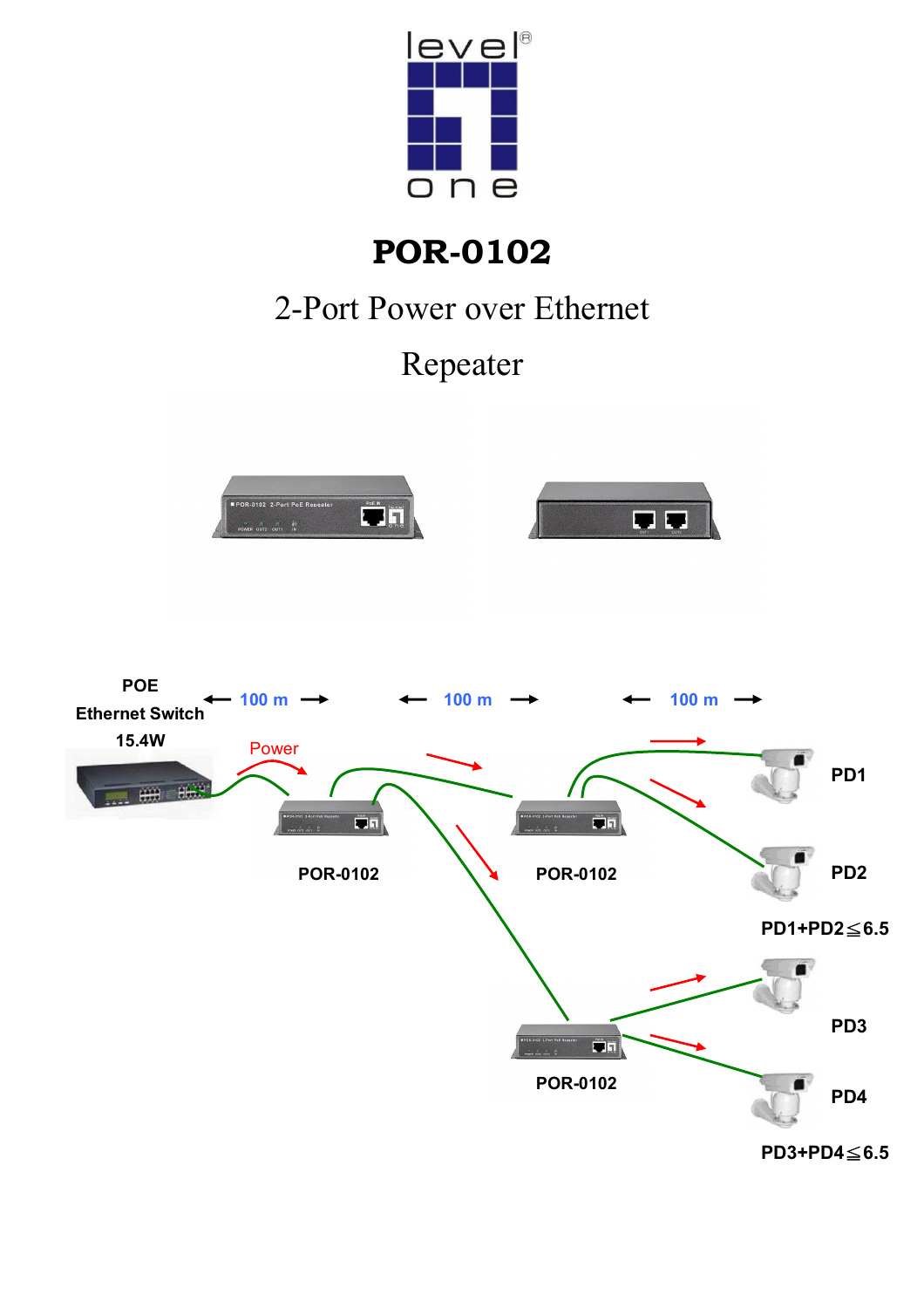#### **Maximum Range**

**Connect with Standard 15.4W PSE**

| <b>End to end distance</b> | 100m | 200 <sub>m</sub> | 300 <sub>m</sub> | 400m          | 500m      |
|----------------------------|------|------------------|------------------|---------------|-----------|
| Daisy-Channing             | 0    |                  | 2                | 3             | N/A       |
| (PoE Repeater)             |      |                  |                  |               |           |
| <b>Total Output Power</b>  |      | ≤10.9 W          | $\leq$ 6.5 W     | $\leq$ 3.84 W | Data only |
| (Out 1+Out 2)              |      |                  |                  |               | No power  |

**Connect with Hi-Power 30W PSE**

| <b>End to end</b>         | 100m |             |              | 200m 300m 400m 500m 600m 700m |            |        |   | 800m                |
|---------------------------|------|-------------|--------------|-------------------------------|------------|--------|---|---------------------|
| distance                  |      |             |              |                               |            |        |   |                     |
| Daisy-Channing            | 0    | $\mathbf 1$ | $\mathbf{2}$ | 3                             | 4          | 5      | 6 |                     |
| PoE Repeater)             |      |             |              |                               |            |        |   |                     |
| <b>Total Output Power</b> |      | ≦           | $\leq$       | $\leq$                        | $\leq$     | $\leq$ | ≦ | Data only           |
| (Out 1+Out 2)             |      | 25.5W 21W   |              | <b>16.5W</b>                  | <b>12W</b> |        |   | 7.5W 3.84W No Power |

**Connect with Hi-Power 40W PSE**

| <b>End to end</b><br>distance    |   |            | <u> 100m 200m  300m  400m  500m  600m 700m  800m</u> |        |   |                          |   |        | 900m                                    |
|----------------------------------|---|------------|------------------------------------------------------|--------|---|--------------------------|---|--------|-----------------------------------------|
| Daisy-Channing<br>(PoE Repeater) | 0 | 1          | $\mathbf{2}$                                         | 3      | 4 | 5                        | 6 | 7      | 8                                       |
| <b>Total Output Power</b>        |   | ≤          | $\leq$                                               | $\leq$ |   | $\leq$   $\leq$   $\leq$ |   | $\leq$ | Data only                               |
| (Out 1+Out 2)                    |   | <b>28W</b> |                                                      |        |   |                          |   |        | 25.5W 21W 16.5W 12W 7.5W 3.84W No Power |

### Quick Guide

#### **Step 1: Connection to Power over Ethernet Switch**

- A. Connect one of the Ethernet Switch port with PoE power supply to the **PoE IN** port of P0R-0102 as the following connection.
- B. The LED indicators "**POWER"** and "**IN"** will turn on indicating the PoE and Ethernet connection.
- C. The LED indicators "**IN**" will flash to indicate Ethernet data activity.